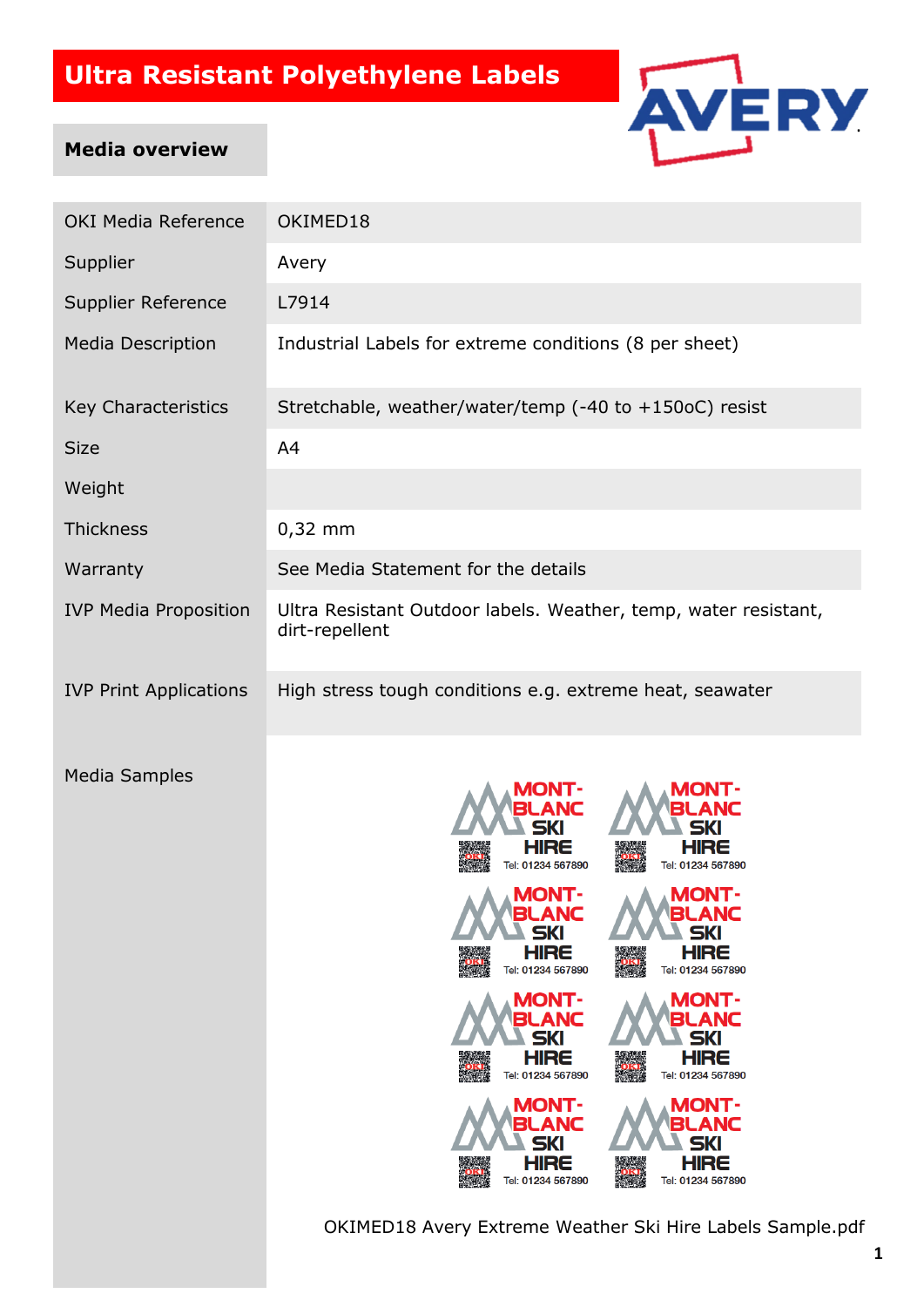

#### **Device Setup**

| Device                                                                         | C824n, C824dn, C834nw, C834dnw, C844dnw                                                                                                                                                                                                                                                    |  |
|--------------------------------------------------------------------------------|--------------------------------------------------------------------------------------------------------------------------------------------------------------------------------------------------------------------------------------------------------------------------------------------|--|
| <b>Firmware Level</b>                                                          | A01.11 0 4 or later                                                                                                                                                                                                                                                                        |  |
| <b>CMF</b> version                                                             | Not required                                                                                                                                                                                                                                                                               |  |
| Media Type                                                                     | <b>PLAIN</b>                                                                                                                                                                                                                                                                               |  |
| Media Weight                                                                   | UH3 (Ultra Heavy 3)                                                                                                                                                                                                                                                                        |  |
| Feeding Tray &<br>Orientation                                                  | MPT (Multi Purpose Tray)<br>LEF (Long Edge Feeding)                                                                                                                                                                                                                                        |  |
| <b>Output Bin</b>                                                              | Face-up (Rear Output)                                                                                                                                                                                                                                                                      |  |
| Main Limitations<br>Please refer to the MEDIA<br>Statement for all the details | The coating on the surface of the Media can occasionally cause<br>sheets of Media to stick together and be fed through the paper<br>path simultaneously. If this happens please feed the Media one<br>sheet at a time.<br>Media must be printed from the MP Tray only and exit to the Rear |  |

output tray. The pickup roller may leave a visible mark at the top centre of every page being loaded. To avoid this mark, please feed the Media one sheet at a time.

Print quality may not be as good around the perforations. If the image being printed goes across the perforation "dirty" print" may occur on the printed output. Large curling may occur due to the paper construction of the labels.





MPT LEF Feeding Face-up Raer Output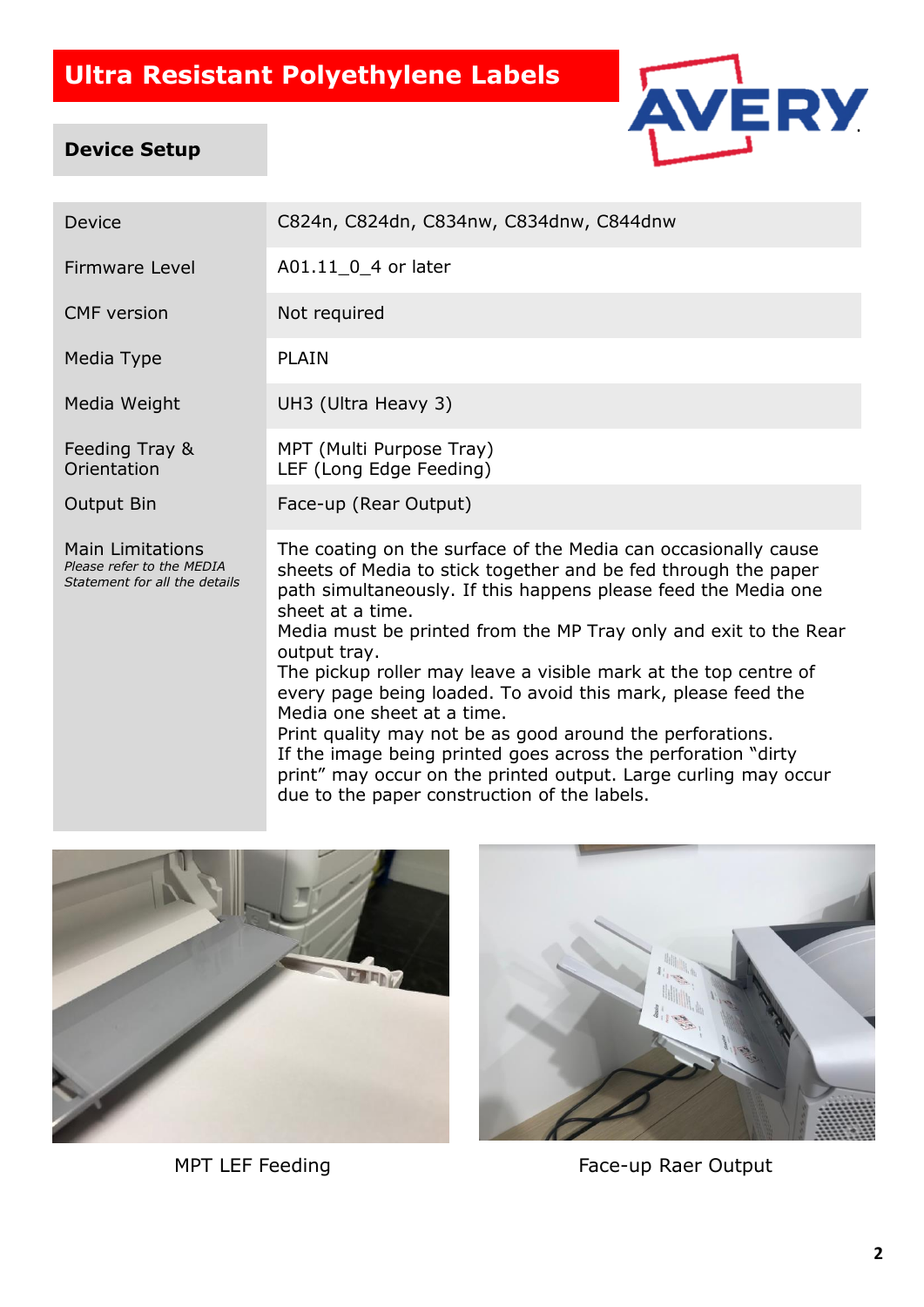**1 Driver 1 Driver Postscript Version 1.0.1** 

#### **Sample Printing Instructions** *These instructions are based on C844 model*



| $\overline{\mathbf{2}}$ | Device setup and preparation<br>Open MPT tray and put the media into the<br>tray according to orientation described<br>into «device setup» section |                                                                                                                                                                                                                                                                                                                                                                                                                                                                                       |
|-------------------------|----------------------------------------------------------------------------------------------------------------------------------------------------|---------------------------------------------------------------------------------------------------------------------------------------------------------------------------------------------------------------------------------------------------------------------------------------------------------------------------------------------------------------------------------------------------------------------------------------------------------------------------------------|
|                         |                                                                                                                                                    | MPT LEF Feeding                                                                                                                                                                                                                                                                                                                                                                                                                                                                       |
| 3                       | <b>Printing the file</b><br>Open the PDF file with Acrobat Reader DC<br>and click CTRL+P to open the PRINT<br>interface                            |                                                                                                                                                                                                                                                                                                                                                                                                                                                                                       |
| 4                       | Select the C844 PS printer                                                                                                                         | Print<br>Printer: OKI C844 PS                                                                                                                                                                                                                                                                                                                                                                                                                                                         |
| 5                       | Configure the paper sizing & handling<br>settings as show in the picture.                                                                          | $\left  \div \right $<br>Copies: 1<br><b>Pages to Print</b><br>$\odot$ All<br>Current page<br>O Pages<br>More Options<br>Page Sizing & Handling 1<br>Size<br>Poster<br>Multiple<br>$\bigcirc$ Fit<br>Actual size<br>$\bigcirc$ Shrink oversized pages<br> 100<br>○ Custom Scale:<br>Choose paper source by PDF page size<br>$\vee$ Use custom paper size when needed<br>Print on both sides of paper<br>Orientation:<br>Auto portrait/landscape<br>O Portrait<br>$\bigcirc$ Landscape |
|                         | Click on Properties button to access to the<br>PS driver settings                                                                                  | Print<br>Printer<br><b>Properties</b> Advanced<br>$\div$<br>Copies: 1<br>Print in grayscale (black and white)<br>Save ink/toner ①                                                                                                                                                                                                                                                                                                                                                     |
| 7                       | Access to the Paper/Quality tab to<br>configure Paper Source and Media Type<br>according to the setting specified into<br>«device setup» section   | DKI-C844-PS-SHOWROOM Document Properties<br>X<br>Layout Paper/Quality Job Options Color<br><b>Tray Selection</b><br>Paper Source:<br>Multi Purpose Tray<br>Media:<br>Plain                                                                                                                                                                                                                                                                                                            |